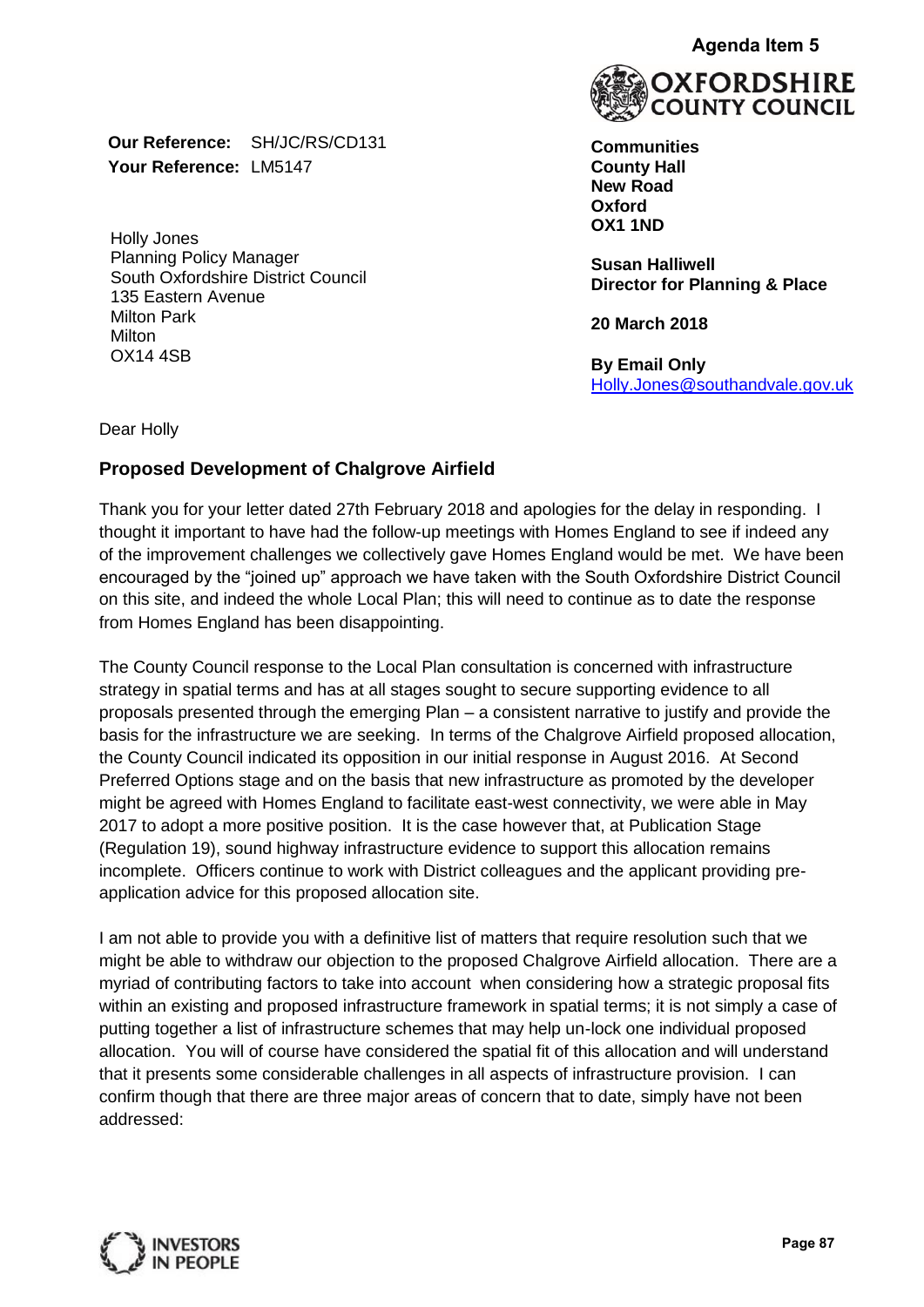As stated above, there is no convincing narrative as to how this site fits into the Plan's spatial strategy. We have stressed that this site, without major supporting infrastructure will be quite remote from the main local growth and activity centres it could potentially serve, and will lead to unsustainable impacts – most notably in highway and public transport terms;

The lack of clarity about the need to properly link this site into the Science Vale, has led to a less than satisfactory list of mitigation measures – made worse by a lack of ability or commitment to deliver those elements where third-party land or funding is required;

On the deliverability aspect, as highway authority in particular, this raises major concerns with us about a deficient package of mitigation and potentially no timely provision of even that level of infrastructure; leaving the existing and new populations under-served for the near and long-term future.

There are of course many technical aspects of these major issues which need to be addressed; but I am trying to summarise to make clear that in principle, not just detail, we are unable at present to withdraw our objections. Officers will continue to work closely with District colleagues in relation to both Evaluation of Transport Impacts (ETI) and cumulative impact assessment (CIA) for whatever options it decides to take forward. You state your belief that all testing has been carried out in relation to the direct mitigation proposals presented in relation to the Chalgrove Airfield allocation. It is correct that developer proposed solutions have been included within the ETI. However, as noted in our Regulation 19 response, questions still exist around the suitability/functionality and viability of these proposals; indeed, subsequent to ETI, additional proposals/amendments to transport infrastructure have been tabled by the HE. Further work on these options and consideration of the impact on the wider network/east west corridor is essential. Understanding the ETI work including checking and challenging its assumptions is an important function of the evidence base. Without further scrutiny the County Council cannot give assurances, nor can the developer, over the delivery of the strategic site. **Agenda Item 5**<br>
Plan's spatial<br>
re will be quite<br>
e, and will lead to<br>
to a less<br>
r commitment to<br>
r concerns with us<br>
ren that level of<br>
r concerns with us<br>
ren that level of<br>
aren and long-term<br>
to be addressed;<br>
are un

The above backs into your question about the level of detail required to allay our concerns about the impact of Chalgrove allocation in transport terms. The transport mitigation currently proposed in relation to the Chalgrove Airfield development is somewhat more significant than 'traffic management measures'. Currently proposed, are potentially 5 bypasses and multiple interventions elsewhere on our highway network; all of which will have a fundamental impact on the network function and therefore must be tested accordingly. We, as partnering authorities, would prefer not to find ourselves in a position where, later down the line, we are at appeal due to highway related objections to an allocated site. Failing to be confident of the highway mitigation interventions required to facilitate delivery of an allocated site cannot be a sound approach or basis for future development management of subsequent planning applications. Therefore, we consider it quite reasonable and proportionate to seek clarity and confidence now as part of the Plan-making stage.

I'm afraid that I cannot agree that it is usual for the County Council to deliver direct mitigation required to support a strategic site allocation. Strategic infrastructure included within Vale of White Horse LP is required to support housing growth, economic development and to broadly improve the function of both the local and strategic highway network; these significant highway schemes are not required for, or solely tied to any one development site. Oxfordshire County Council as the highway authority plan spatially through the Local Transport Plan. The development of our highway network is founded on sound strategic forward planning and not only upon the needs of individual development sites. To this end, the County Council does not consider it likely that we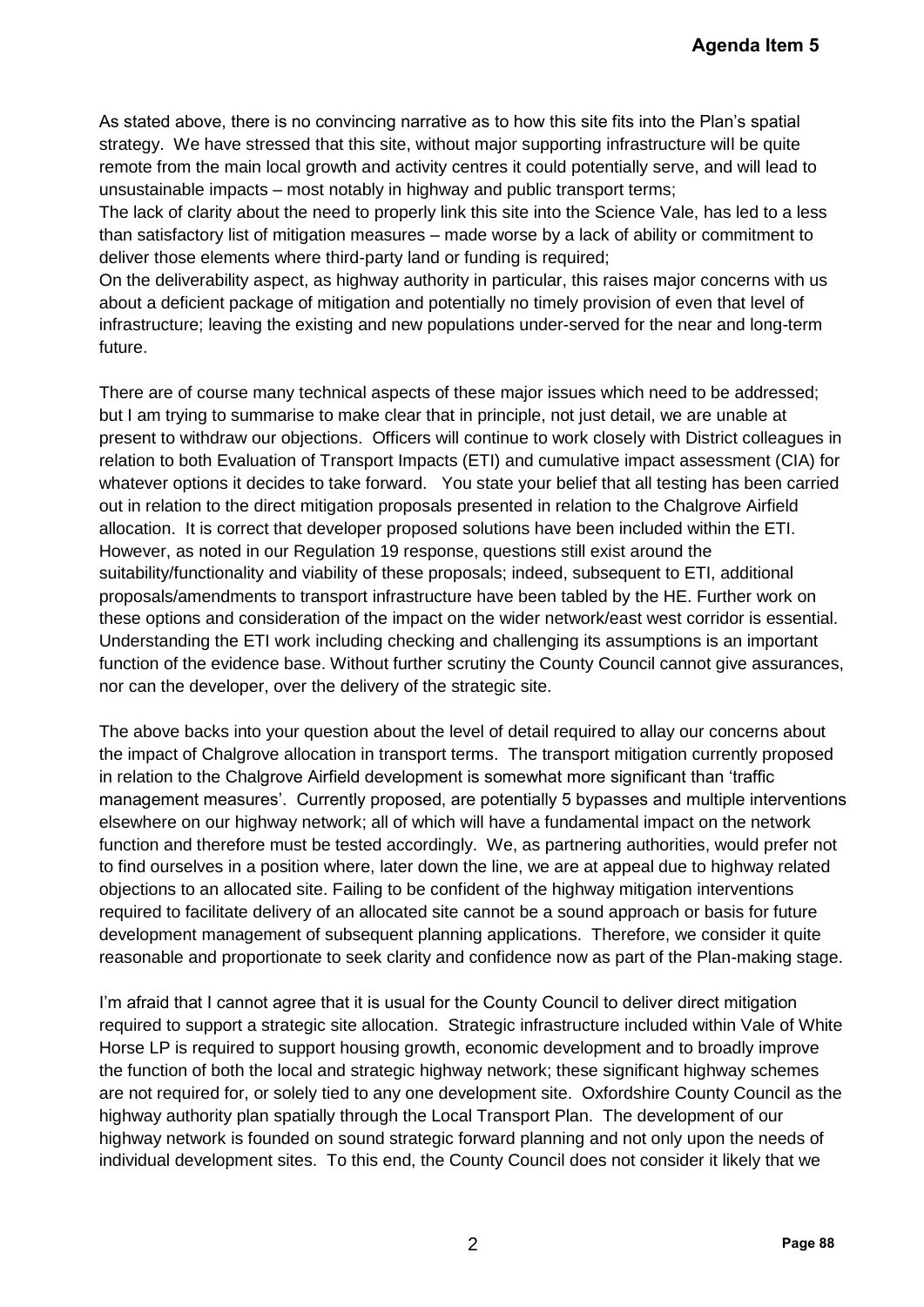will be bringing forward the direct mitigation schemes currently proposed by the development at Chalgrove Airfield and we have no plans for acquiring land required in this respect. The work undertaken for OXIS identifies the existing infrastructure deficit and we are not looking to support new allocations which add to that.

It remains the case that the County Council seeks that Homes England brings forward the offsite direct highway mitigation schemes, both in terms of funding and securing of the land required. This is quite aside from our questions on suitability of mitigation proposed. Homes England's most recent letter of 18th March 2018 lists again highway infrastructure mitigation proposals. This list is little changed from previous iterations and there remains a lack of confidence in Homes England ability to assure delivery of any mitigation. It is also the case that detailed transport modelling has not to date been provided. A key example being modelling of Watlington. Homes England's recent letter notes completion of 400 homes by 2023 and completion of Watlington edge road by this same date. Oxfordshire County Council has not been provided with any evidence, despite persistent requests, to prove how many homes can be occupied at Chalgrove ahead of Watlington Edge Road completion. **Agenda Item 5**<br> **Pagenda Item 5**<br> **Pageodoment at**<br> **Pack Agency Increading to support**<br> **Forward the offsite**<br> **Pand required. This list is to proposals. This list is not poposals. This list is not poposals. This list is** 

We do not wish to be in a position where we need to rely on a planning application and seeking contributions through S106. We note that there are likely to be concerns regarding compliance with CIL regulations.

The County Council has made it clear that is does not believe that there is sufficient development planned around Chalgrove to adequately contribute to the infrastructure requirements of the Airfield development and it is unlikely that it can be reasonably proven that small scale development will be required to contribute proportionally to major highway mitigation schemes remote from their development sites.

Given the above, you will appreciate that our confidence in the ability of Chalgrove Airfield and Homes England to provide suitable highway infrastructure mitigation remains low and to date, we have seen little that improves this situation. Indeed, following our meeting our confidence has quite considerably reduced. May I suggest that absolute clarity is required in relation to what infrastructure Homes England intends to fund, by when and through what legal mechanism. This is information that Homes England must provide and is essential in understanding whether an allocation is viable and deliverable within the plan period. Again, Homes England's most recent letter does not provide said clarity and simply reiterates its previous assertions.

Whilst I don't think that this letter is the correct forum to set out our education requirements, I can confirm that the recommended 10.55ha is required for the 1500 place secondary school. There are on-going discussions with the developer and our education team in this respect and Homes England, together with their design team seem to be including these requirements within their emerging masterplan.

Homes England has not yet provided any further information or data in relation to their wider development aspirations or impact, as requested in the meeting. Neither have they provided, as promised, their viability report.